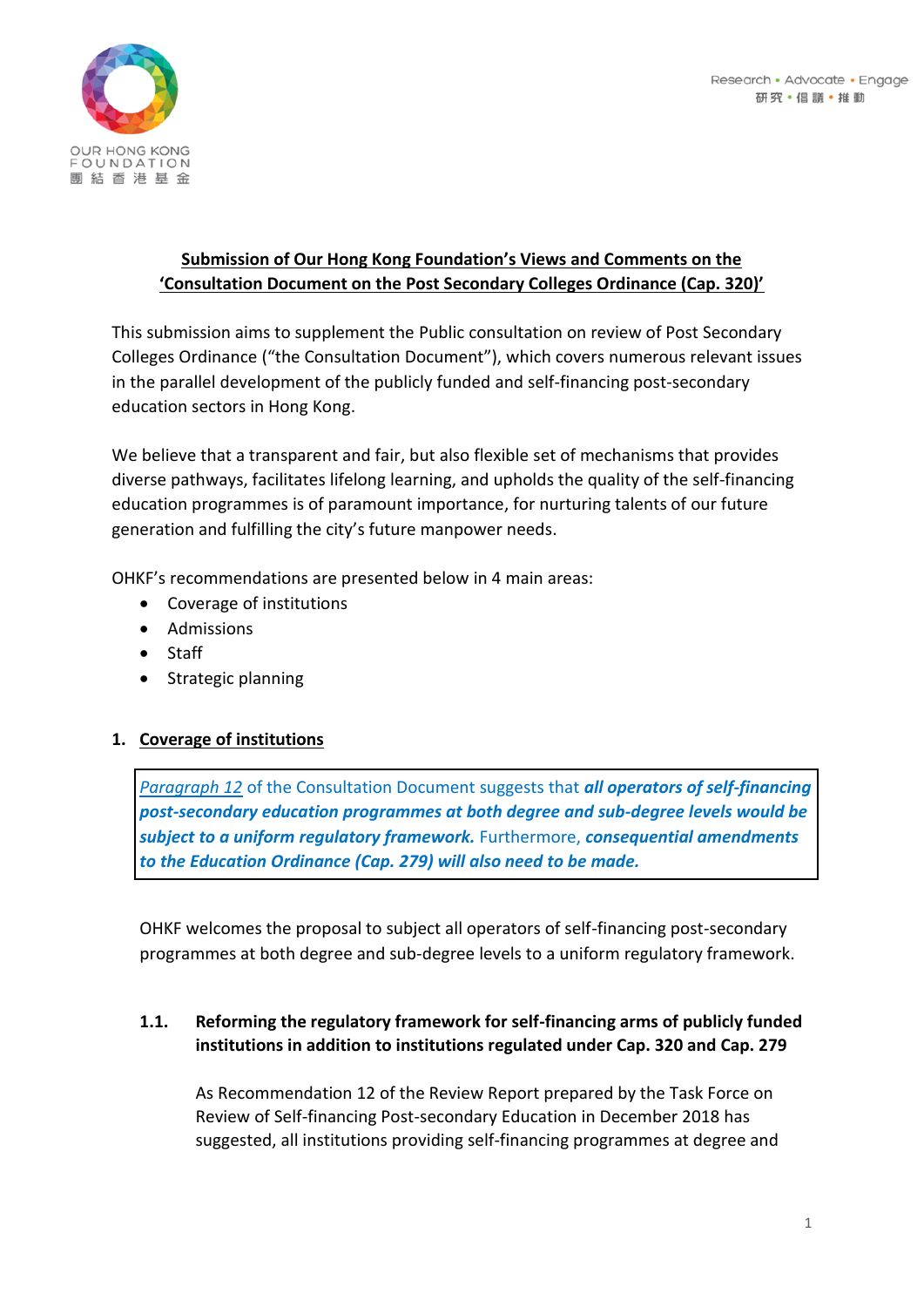

sub-degree levels should come under a unified regulatory regime. The Government should explore further how University Grants Council (UGC)-funded institutions' self-financing arms can be regulated under a uniform regulatory framework as institutions under the Education Ordinance (Cap. 279) and the Post Secondary Colleges Ordinance (Cap. 320).

The entire self-financing post-secondary education sector could then be better coordinated to promote coherence in quality assurance, governance, and positioning, thus allocation of degree and sub-degree places; this could contribute to the healthy and sustainable development of the higher education sector.

*The Annex* of the Consultation Document stipulates that a Post Secondary College shall be eligible for registration under section 3 and thereafter to remain on the register where the Permanent Secretary is satisfied as to the courses offered being suitable in all respects for Post Secondary Colleges meeting a community need and including major courses extending over at least 4 years suggests, and *it proposes to delete "and including major courses extending over at least 4 years" from subsection 4(c).*

#### **1.2. Introducing innovative course and programme formats, such as MOOCs and micro-credentials, within the self-financing post-secondary education sector**

OHKF welcomes the proposal to remove the outdated restriction on the length of courses provided by Post Secondary Colleges and is hopeful to see the future introduction of more flexible courses and programmes, such as MOOCs or microcredentials, that make use of new digital technologies to promote more accessible opportunities of lifelong learning for all citizens.

## **2. Admissions**

*The Annex* of the Consultation Document highlights that *the Colleges should also have in place an open, transparent, and fair set of policy and procedures to ensure that students admitted are qualified to pursue the relevant academic* **programmes** in the new Section 4(g) of Cap. 320. Furthermore, *the minimum academic requirement and age of entry of students are repealed due to its prescriptive nature* in Section 6 of Cap. 320A.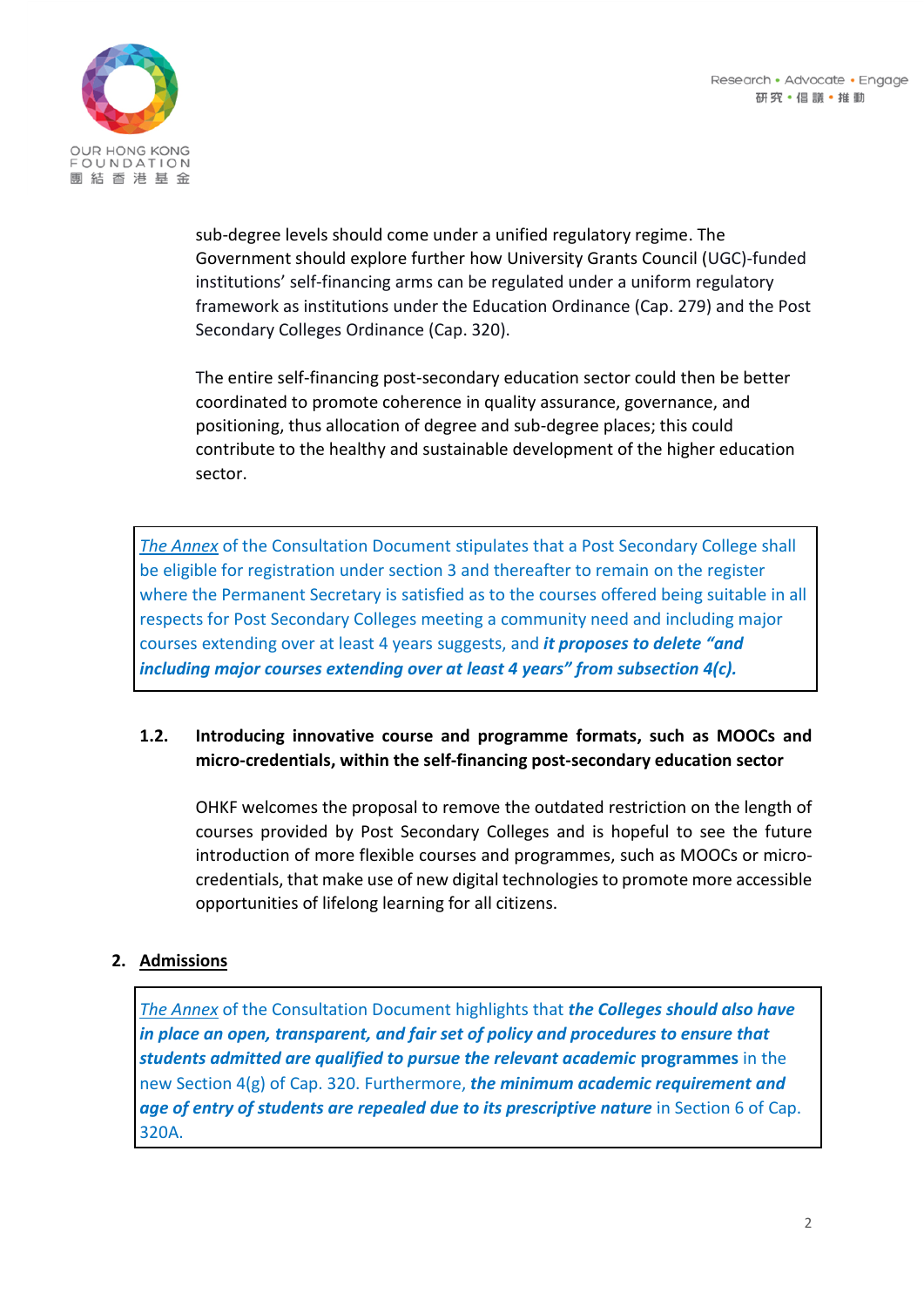

OHKF welcomes that the updated Cap.320 would be an "enabling" ordinance, allowing colleges to customize their sets of policy and procedures of admission.

## **2.1. Gravitating towards an aptitude-based admission mechanism that accepts industry and other qualifications**

In addition to being 'open, transparent, and fair', the Government could consider adding the word 'flexible': colleges should increase the flexibility of their admissions policy and procedures to ensure that a broad range of talents and aptitudes will be considered for students to be admitted to suitable study programmes. To enable the admission of students with suitable interests and talents for specific academic programmes and, thus, provide more education opportunities for all secondary school graduates, self-financing institutions shall consider increasing aptitude-based admission quotas for education programmes at both degree and sub-degree levels. Priority should be given to admitting suitable talents into relevant programmes and maintaining tight quality assurance for graduation, instead of a lop-sided focus on low attrition rate; the latter risks shutting the door for talents with non-academic attributes but huge development potential in certain areas.

## **3. Staff**

*Paragraph 16* of the Consultation Document proposes that the *College must have in place an open, transparent, and fair set of policy and procedures for the employment and appointment of staff who are competent, fit, and proper and having the appropriate experience and qualifications to perform the functions of their respective roles and capacities.*

The Annex of the Consultation Document further suggests that the Colleges should also *have in place an open, transparent, fair, and robust system and procedures* as recommended by the Academic Board and approved by the Board of Governors *to ensure that the titles of its academic staff are commensurate with their academic qualification, experience, and achievement* in the updated Section 2(g) of Cap. 320A.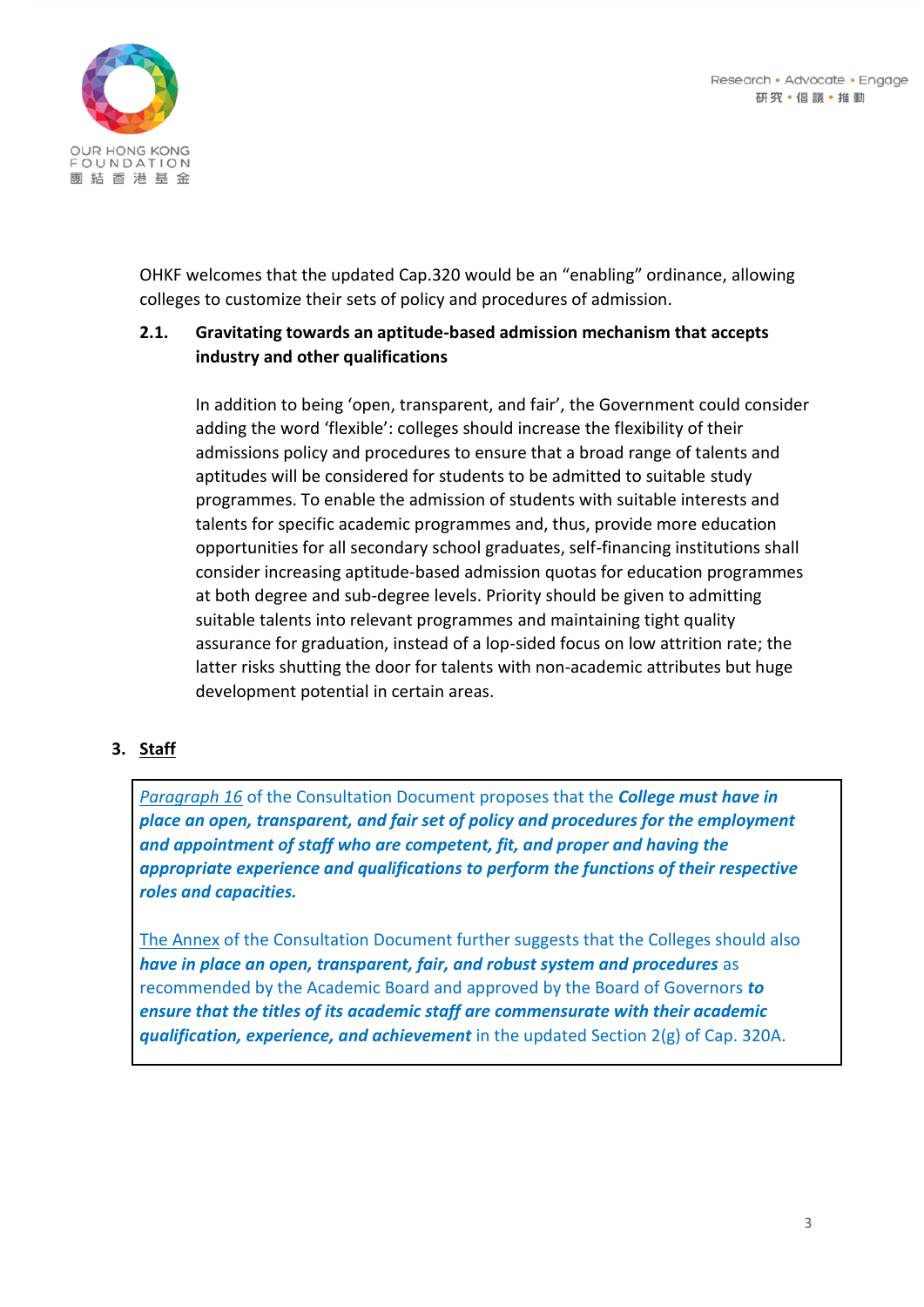

OHKF welcomes the amendment of Section 2(g) of Cap. 320A. In addition, the Government should consider:

## **3.1. Introducing more flexible employment mechanisms in self-financing institutions to encourage guest teaching opportunities, increase faculty diversity, and foster greater school-industry partnership in delivering the most socially relevant knowledge and skills**

The self-financing sector can respond more flexibly to new developments in society and industry to best equip their students for a rapidly changing world with unprecedented challenges and opportunities. More flexible employment mechanisms and part-time opportunities (such as adjunct professorships) should be allowed so that teaching staff could be encouraged to continuously participate in industries and bring the most updated and relevant insights into respective self-financing institutions.

# **3.2. Enabling the Colleges to support teaching staff through continuous professional development**

In Australia, academic staff at universities participate in work-integrated training activities through incentive structures; in the United Kingdom, compulsory training courses ensure that TVET teachers possess up-to-date competencies. Hong Kong should institute similar regular continuous professional development programmes and provide incentives to enable practitioners' participation, thereby continually enhancing the quality of academic and applied tertiary education provided at self-financing institutions.

#### **4. Strategic planning**

*Paragraph 18(g) of the Consultation Document proposes that a new subsection requiring that the Colleges submit strategic plans and annual reports should be added. Paragraph 18(h) further requires that the development and institutional capabilities of the Colleges should be consistent with their objects and strategic plans as amended from time to time in the light of changing circumstances and prescribed standards.*